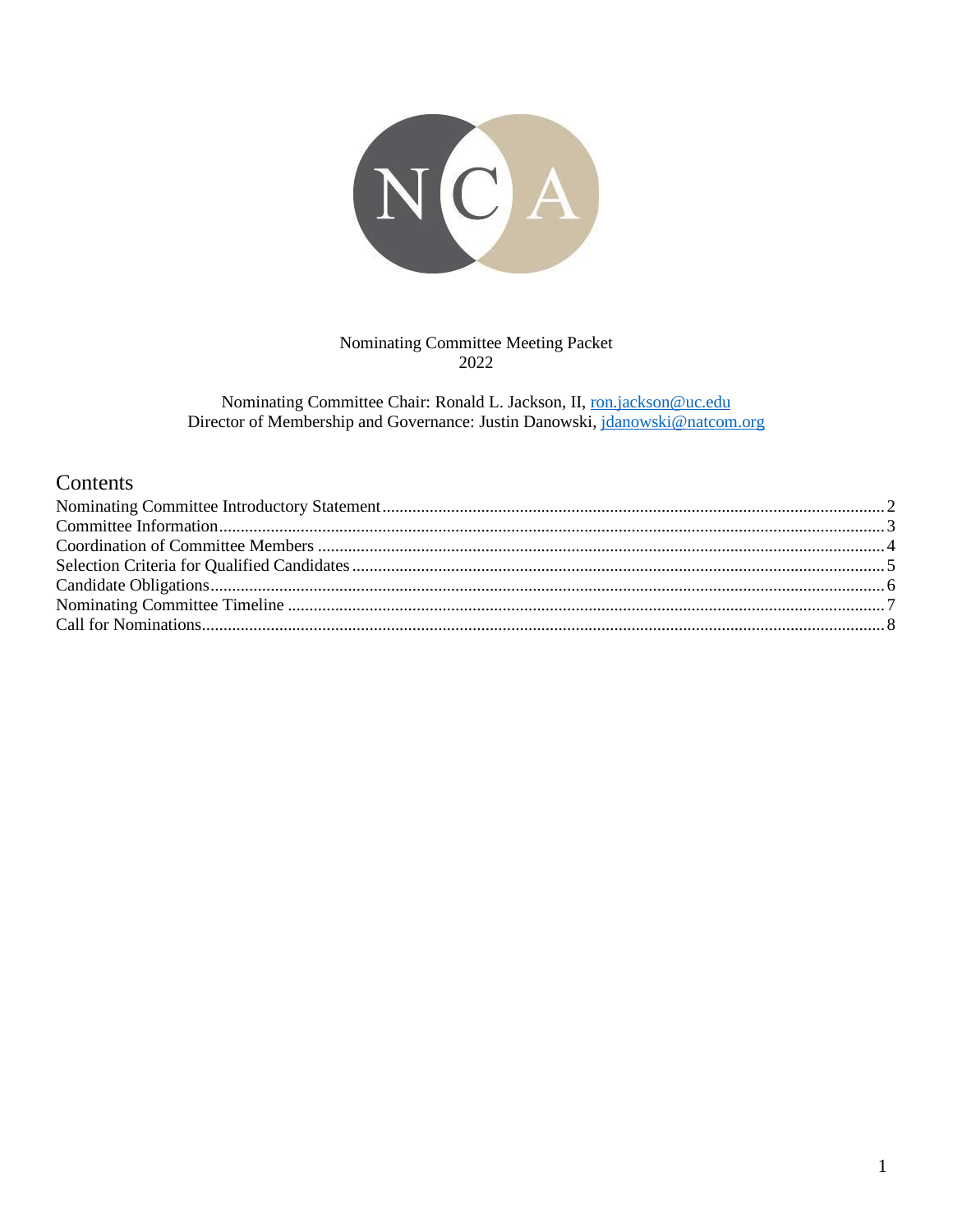# **Nominating Committee Introductory Statement**

<span id="page-1-0"></span>Dear Nominating Committee Members,

Thank you for your service to the National Communication Association and welcome to the 2022 Nominating Committee. The Association is only as effective as its leadership, and the work of this committee directly affects the quality of that leadership. Please look through the entire packet and start thinking about possible candidates while keeping in mind inclusion, diversity, equity, and access.

Nominating Committee Membership

#### If you believe you are not the correct representative for this committee, please let us know as soon as possible.

Among all the governance committees within NCA, the membership of this committee is the most confusing because many members are appointed from their interest groups almost a year ahead of time.

Please contact Justin Danowski, NCA Director of Membership and Governance, as soon as possible if you believe you are not the correct representative on this committee at [jdanowski@natcom.org.](mailto:jdanowski@natcom.org)

### Committee Term

### The term for this committee is January 1, 2022 – December 31, 2022. **Please note: The committee is traditionally completed it work by October 1.**

The work of this committee will be done through email and virtually as needed. Members of this committee are expected to serve the entirety of this term.

#### Committee Responsibility

The committee is tasked with recruiting potential nominees as well as reviewing and narrowing the slate of nominees who will eventually appear on the general ballot that opens in December 2022. The Nominating Committee is responsible for creating an election slate for the following positions:

- Two individuals to stand for election as **Second Vice President.** The winner will be Second Vice President in 2023, First Vice President and Primary Convention Program Planner in 2024, President in 2025 and Immediate Past President in 2026.
- Up to six individuals to stand for election as **Member-at-Large of the Legislative Assembly**. Three will be elected. A three-year term begins on January 1, 2023.
- Up to four individualsto stand for election as **Member-at-Large of the Leadership Development Committee.**  Two will be elected. A two-year term begins on January 1, 2023.

Inclusion, Diversity, Equity, and Access

#### **As you start thinking through possible candidates for the above positions, please keep NCA's goals of inclusion, diversity, equity, and access in mind.**

#### **<https://www.natcom.org/about-nca/nca-and-inclusivity>**

#### Staff Contact

The national office staff liaison for this committee is Justin Danowski, NCA's Director of Membership and Governance. Justin can be contacted at [jdanowski@natcom.org.](mailto:jdanowski@natcom.org) Please feel free to contact Justin with questions.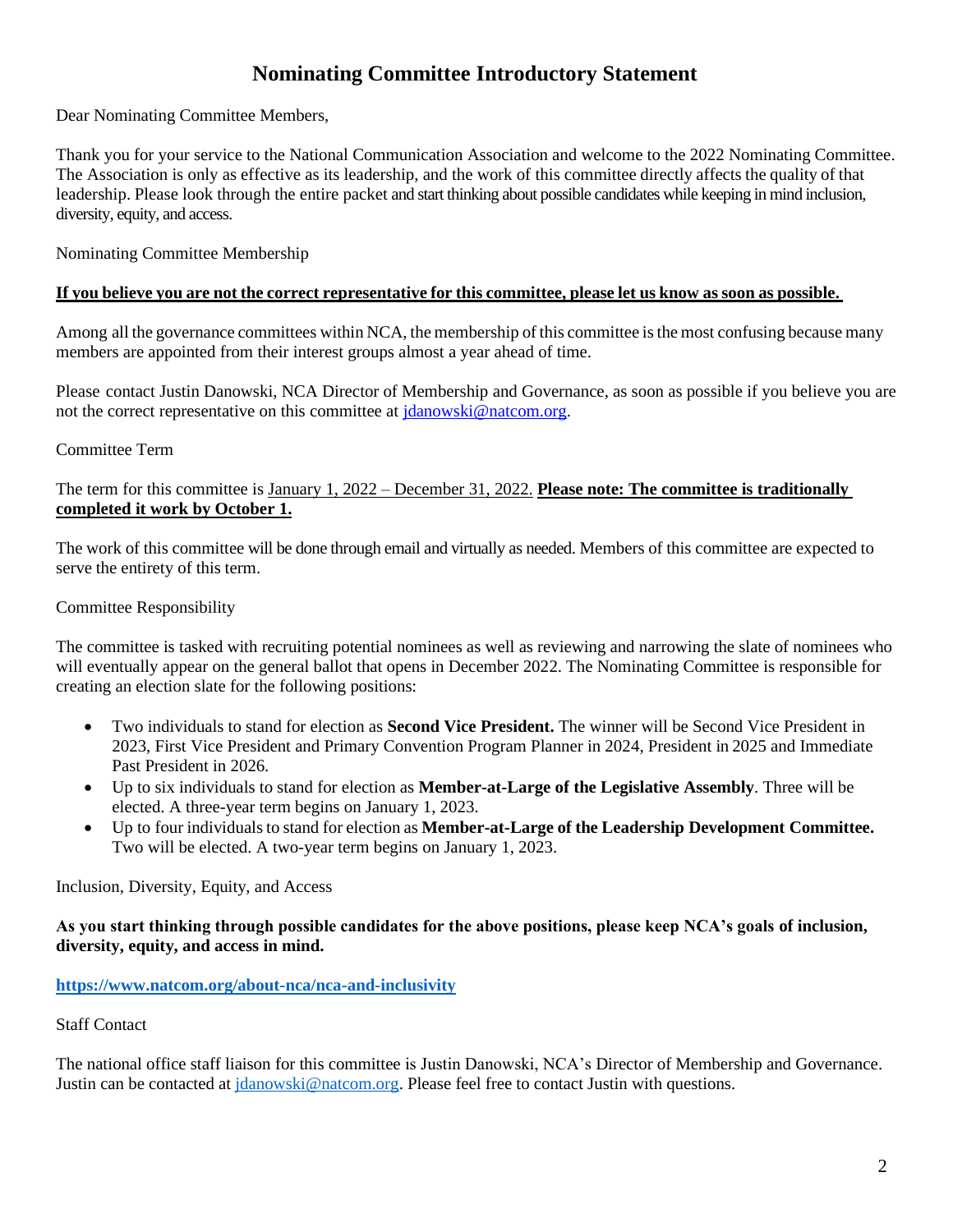# **Committee Information**

### <span id="page-2-0"></span>**Composition of the Nominating Committee**

The Nominating Committee shall consist of a representative from each Interest Group, chair of the NCA IDEA Council, one member representing each of the four regional associations, four members elected by the Association membership at large, and one member named by the Legislative Assembly upon nomination by the Leadership Development Committee.

Interest Group and regional association representatives shall be selected according to procedures to be determined by the interest group and regional associations. The Legislative Assembly shall elect the chair of the Nominating Committee, upon nomination by the Leadership Development Committee.

The four at large members of the Nominating Committee shall be elected by the membership at-large following nominations by the Leadership Development Committee and approval of the Legislative Assembly.

Should any member of the committee allow their name to be considered for one of the three positions, that member must resign from the Nominating Committee before submitting materials.

#### **Responsibilities of the Nominating Committee**

The slate offered by the Nominating Committee shall be distributed to all members of the Association at least three months prior to the election. In the event of three or more candidates for Second Vice President, a primary election amongst the member of the Nominating Committee will take place. The top two vote getters will be added to the election slate.

The membership can, however, add to the slate. Within three months of the distribution of the slate, any 500 members of the Association may nominate by petition filed with the Executive Director additional nominees whose acceptance of nomination has been certified. The Nominating Committee will conduct a primary election amongst the members of the Nominating Committee if needed.

The validation of nominating petitions shall be the responsibility of the National Office. Signatures on nominating petitions shall be deemed valid if the person was a member of the Association at the time the petition was submitted.

NCA's commitment to inclusivity flows from its mission statement in seeking to cultivate an organization in which all members feel valued and respected, as well as enabled and supported to achieve their professional interests in teaching, research, and service. NCA's framework for inclusivity encompasses all the ways individuals or groups differ, while also focusing explicitly on historically underrepresented persons/groups in the categories of race, ethnicity, gender, sexual orientation, gender identity, citizenship status, ability, nationality, religion, socioeconomic status, veteran status, and their intersections. Please keep this at the forefront as you reach out to possible candidates for positions.

#### **All correspondence amongst the Nominating Committee must remain confidential.**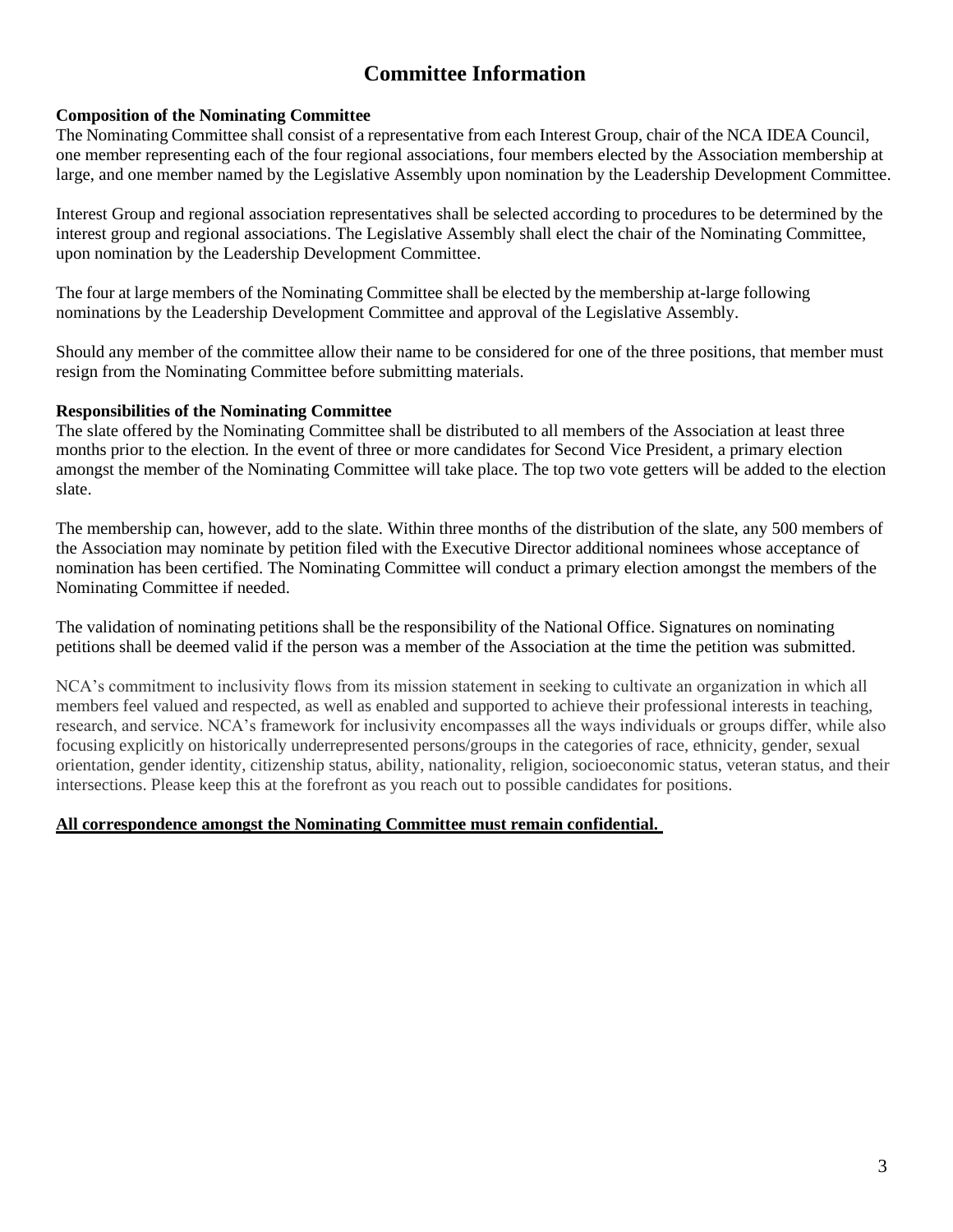## **Coordination of Committee Members**

<span id="page-3-0"></span>The Nominating Committee will be briefed on tasks and procedures by the Chair and NCA National Office.

#### **Responsibilities of the Nominating Committee Chair**

The Chair is responsible for following the procedures and meeting the deadlines to produce a slate of nominees for Second Vice President and the At-Large positions for the Legislative Assembly and the Leadership Development Committee. The Chair should make every effort to include all members of the committee on the tasks. The National Office liaison will provide a briefing for the Chair explaining the responsibilities and deadlines and will be present at the meeting of during the annual NCA convention to answer questions.

#### **Procedural Guidelines**

#### Call for Nominations

A call for persons to be considered for nominations will run no later than February. The call should specify that:

- Self-nominations are encouraged. If not a self-nomination, the nomination must be accompanied by a statement that the candidate agrees to run.
- Nominations for Second Vice President should send a CV, a statement of goals or vision for the Association, three letters of recommendation, and have a letter of support from a supervisor indicating institutional support.
- Nominations for the At-Large positions should provide a cover letter explaining one's interest and reasons for seeking nomination and a CV.

#### **Deadlines**

- Materials for nominees should be submitted by **September 1**.
- The committee will receive a list of potential nominees with materials the **first week of September**.
- The committee may receive and consider nominations after the published deadline and up until **September 15** if it believes doing so will further the purposes of the Association or strategic plan with IDEA (inclusion, diversity, equity, and access) in mind.
- The committee will conduct any election primaries within the committee from **September 15 – September 30.**
- The completed slate of nominees is due no later than the **September 30.**
- The slate of nominees will be published to the membership **on or before October 15.**

#### **Selection Process**

The Nominating Committee will exchange messages and discuss decisions using email or Zoom if necessary.

When the number of nominations is large, there will be an effort to narrow the field prior to the final decision-making process. The Nominating Committee will hold a primary election amongst members of the committee.

A Subcommittee of the Nominating Committee may be formed to assume primary responsibility for developing nominations for the at-large positions on the Legislative Assembly and the Leadership Development Committee. The Subcommittee shall be of a size and composition determined by the chair.

Throughout the nomination process, the committee must be sensitive to NCA's strategic goals on inclusion, diversity, equity, and access.

The NCA National Office will contact the candidates nominated for office no later than October 15 as well as candidates who agreed to stand for election and were not nominated.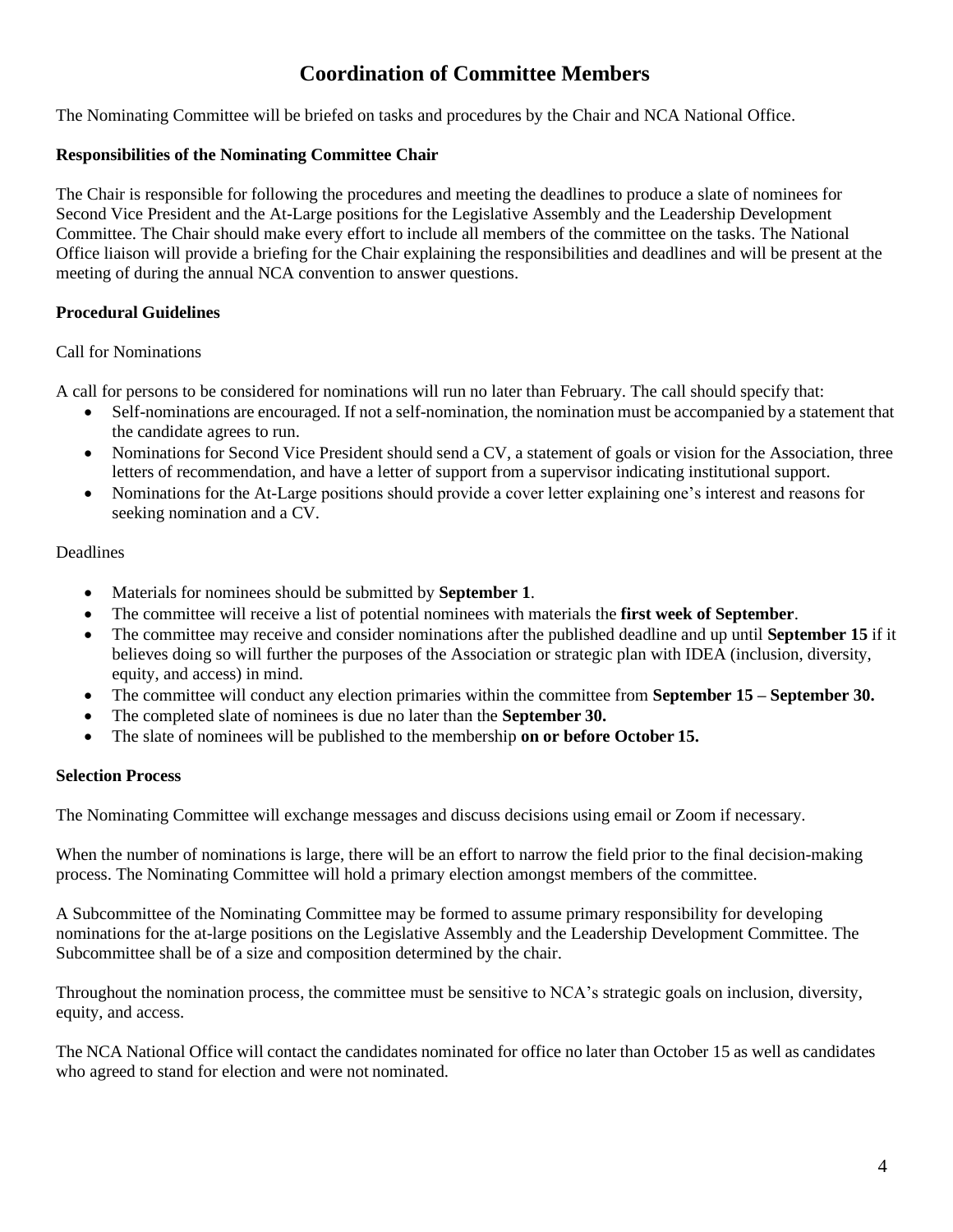# **Selection Criteria for Qualified Candidates**

<span id="page-4-0"></span>Qualifications of Persons Nominated for At-Large Positions on the **Legislative Assembly**

A nominee must:

- be a member of the Association at the time of nomination and must agree to maintain membership during the three-year term of office.
- agree to attend the three Legislative Assembly meetings held during their term of office.
- actively participate in the goals, duties, and responsibilities set for this body.

A nominee should:

- understand the discipline and the Association as a whole.
- recognize emerging interests, opportunities and critical problems facing the discipline and the Association.
- contribute to a balanced representation of teaching levels, ethnic and minority group interests, sex, age, and academic status within the Legislative Assembly.
- be willing to work towards meeting NCA's goals towards inclusion, diversity, equity, and access.

### Qualifications of Persons Nominated for At-Large Positions on the **Leadership Development Committee**

A nominee must:

- be a member of the Association at the time of nomination and must agree to maintain membership during the twoyear term of office.
- agree to attend the two LDC meetings held during their term of office plus any virtual meetings as required.
- actively participate in the goals, duties, and responsibilities set for this committee.

A nominee should:

- have a broad understanding of the discipline and the Association.
- have a record of ongoing involvement with NCA
- have knowledge of and appreciation for the contributions made by members of NCA committees in the variety of work they do for the discipline and the Association.
- be able to contribute to the search for talented and engaged NCA members to serve the discipline and the Association.
- be willing to work towards meeting NCA's goals towards inclusion, diversity, equity, and access.

### Qualification of Persons Nominated for **NCA Second Vice President**

A nominee must:

- be a member of the Association at the time of nomination and must agree to maintain membership during the term of office.
- Agree to attend Executive Committee meetings and the annual convention each year as an officer.
- maintain a commitment to work in conjunction with NCA's Strategic Plan.

A nominee should:

- have a record of ongoing involvement with NCA
- have a record of successful leadership experience
- have a clearly articulated vision for the Association that is appropriate to the needs of the Association and the discipline.
- understand the communication discipline and the Association.
- have the ability and willingness to serve as spokesperson for the Association and the discipline.
- have a sensitivity to and an understanding of diversity issues.
- be willing to work towards meeting NCA's goals towards inclusion, diversity, equity, and access.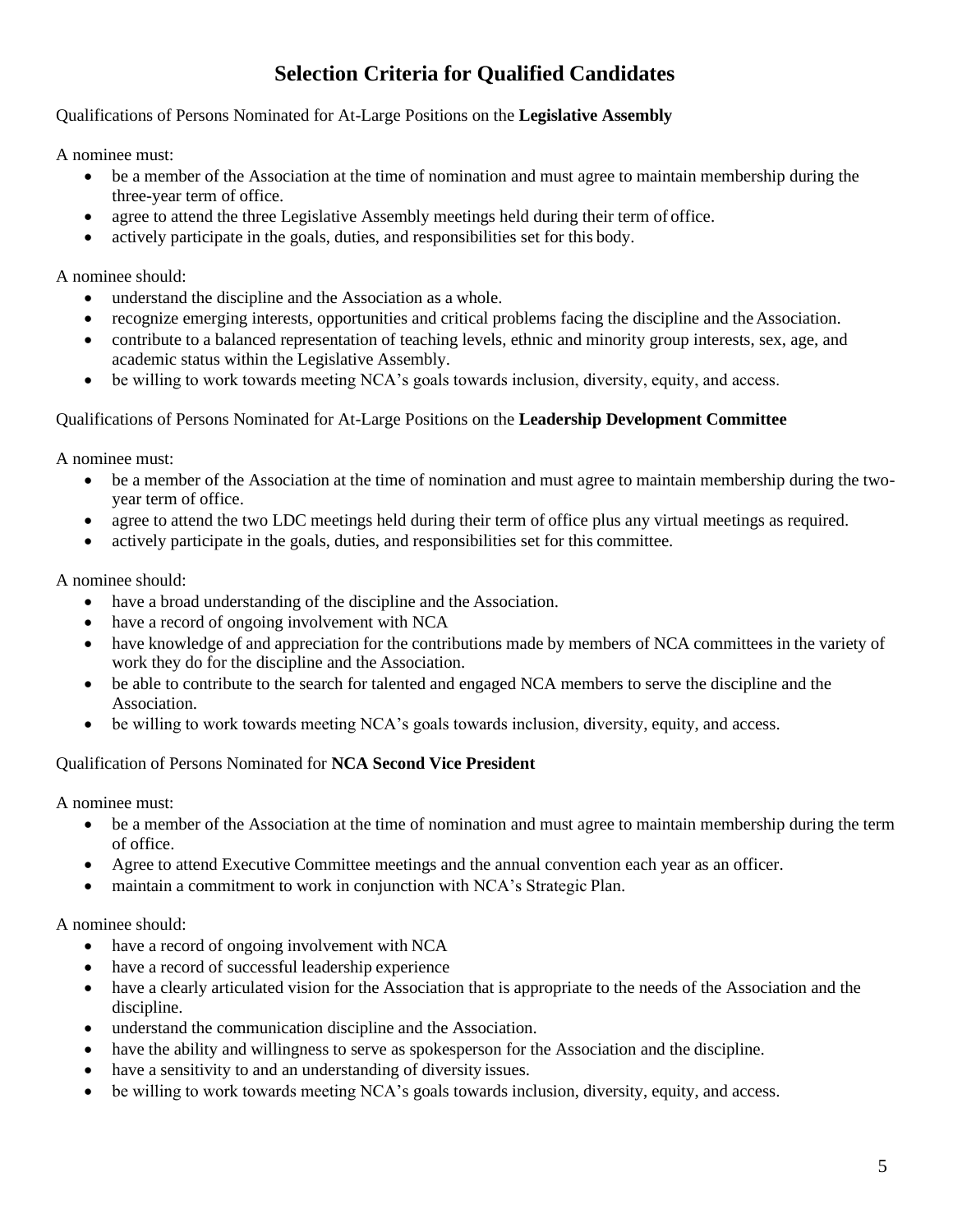# **Candidate Obligations**

<span id="page-5-0"></span>Questions are sometimes asked regarding the obligations of the campaigns for office and regarding the offices being sought. The following is a brief overview. Specific information and deadlines will be provided once the election slate isfinalized.

For Second Vice President Candidates:

- A statement of your experience and vision of no more than 1000 words. This statement will be used by the Nominating Committee as well as used in the general election if selected by the Nominating Committee. It will be used to publicize your candidacy through various channels including but not limited to NCA website as well as be used to accompany the ballot. Candidates will be allowed to edit the statement once the nominating committee has finalized the slate.
- A curriculum vita submitted to the Nominating Committee for review.
- Provide a portrait-type photograph that will be used to publicize candidacy, accompany ballot, and be posted on NCA's website.
- Participate in a "Meet the Candidates" session during the annual convention prior to the election.
- Address the Legislative Assembly during the annual convention regarding a candidate's vision and goals.
- Attend NCA interest group business meetings to speak about candidacy (Optional but highly recommended).

For At-Large Candidates for Legislative Assembly and Leadership Development Committee:

- A maximum 300-word statement or bio provided by the candidate.
- A curriculum vita submitted to the Nominating Committee for review.
- A portrait-type photograph. The photo will be used to publicize candidacy, will accompany the ballot, and will be posted on NCA's website.

If any candidate cannot or does not offer a statement, vita or photograph, the materials submitted by the other candidates will be used. To be fair to those who submit mateials, candidates are required to not exceed the maximum word count given.

Campaigning for Association Offices

NCA National Office Commitments:

- The National Office will oversee the election process and provide informational support to candidates.
- The National Office will maintain absolute neutrality in the election and will support all candidates equally.
- The National Office will not provide any materials to the candidates, including mailing labels, electronic mailing lists, nor will it arrange for space at the convention for individual campaign events.
- NCA will encourage its member interest groups (divisions, sections and caucuses) to establish clear policies concerning campaigning for any NCA office, for example, use of division mailing lists, email lists, and listservs. Each interest group should provide a copy of its policies to the NCA National Office.

Candidate Commitments:

- Nominees for Second Vice President should attend the NCA annual convention following their nomination.
- Any campaigning should be undertaken in a manner consistent with the norms of a voluntary professional association.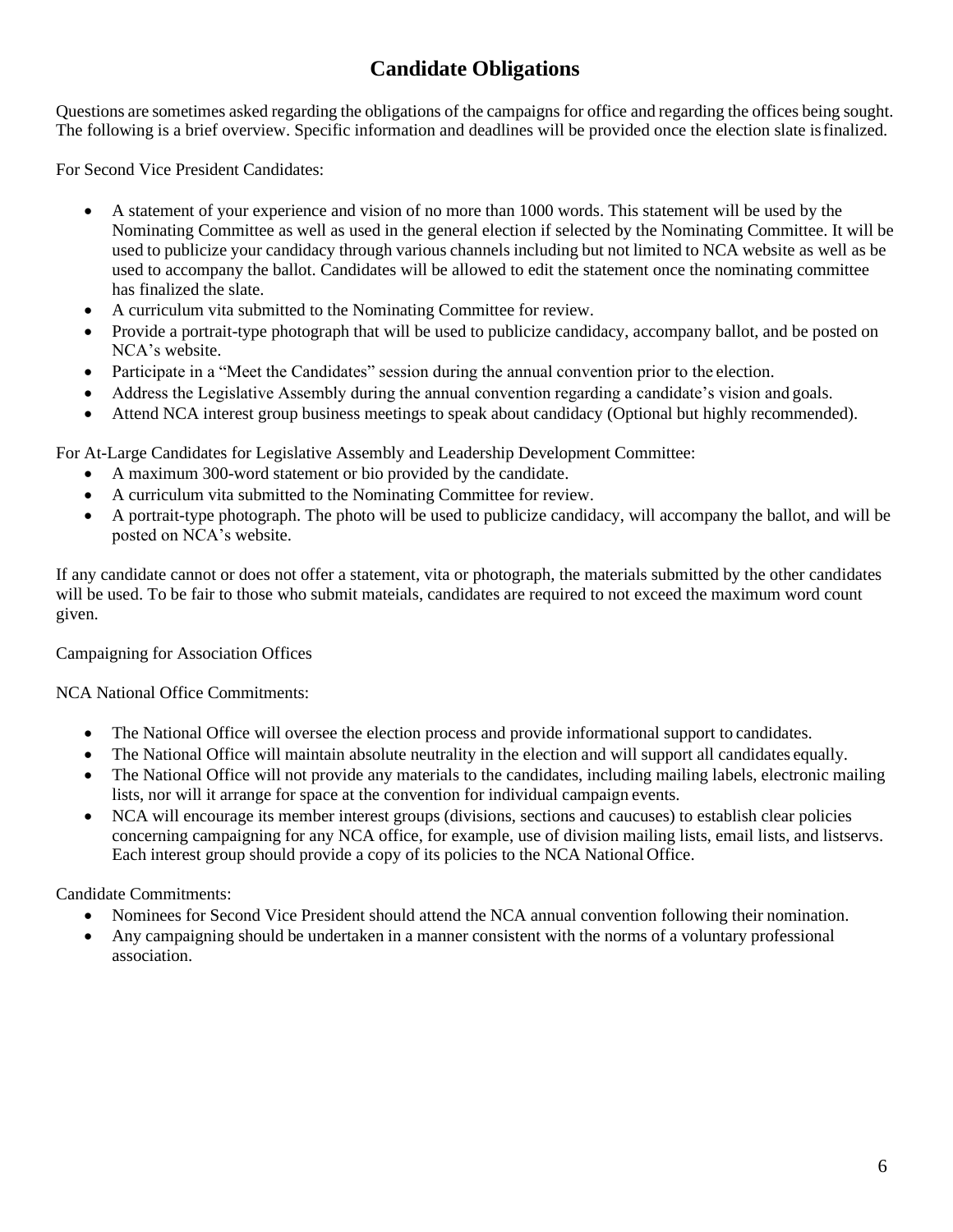# **Nominating Committee Timeline**

<span id="page-6-0"></span>

| Publish the call for persons to be considered for nominations through NCA's                                                                                                                                             |
|-------------------------------------------------------------------------------------------------------------------------------------------------------------------------------------------------------------------------|
| website and newsletter.                                                                                                                                                                                                 |
| Send call for nominees to the chair of all NCA Interest Groups                                                                                                                                                          |
| Nominating Committee actively recruits potential candidates                                                                                                                                                             |
| Deadline for nominees and application materials from general membership                                                                                                                                                 |
| Committee receives all names of nominees with nomination materials and comment<br>and discussion period instructions                                                                                                    |
| Period of comments and discussion by committee begins                                                                                                                                                                   |
| Final deadline for Nominating Committee to receive and consider nominations after<br>the published deadline if it believes doing so will further the purposes of the<br>Association or its Affirmative Action Statement |
| Primary Election among Nominating Committee (If needed)                                                                                                                                                                 |
| Deadline to complete ballot                                                                                                                                                                                             |
| Publish slate of candidates                                                                                                                                                                                             |
| Election                                                                                                                                                                                                                |
|                                                                                                                                                                                                                         |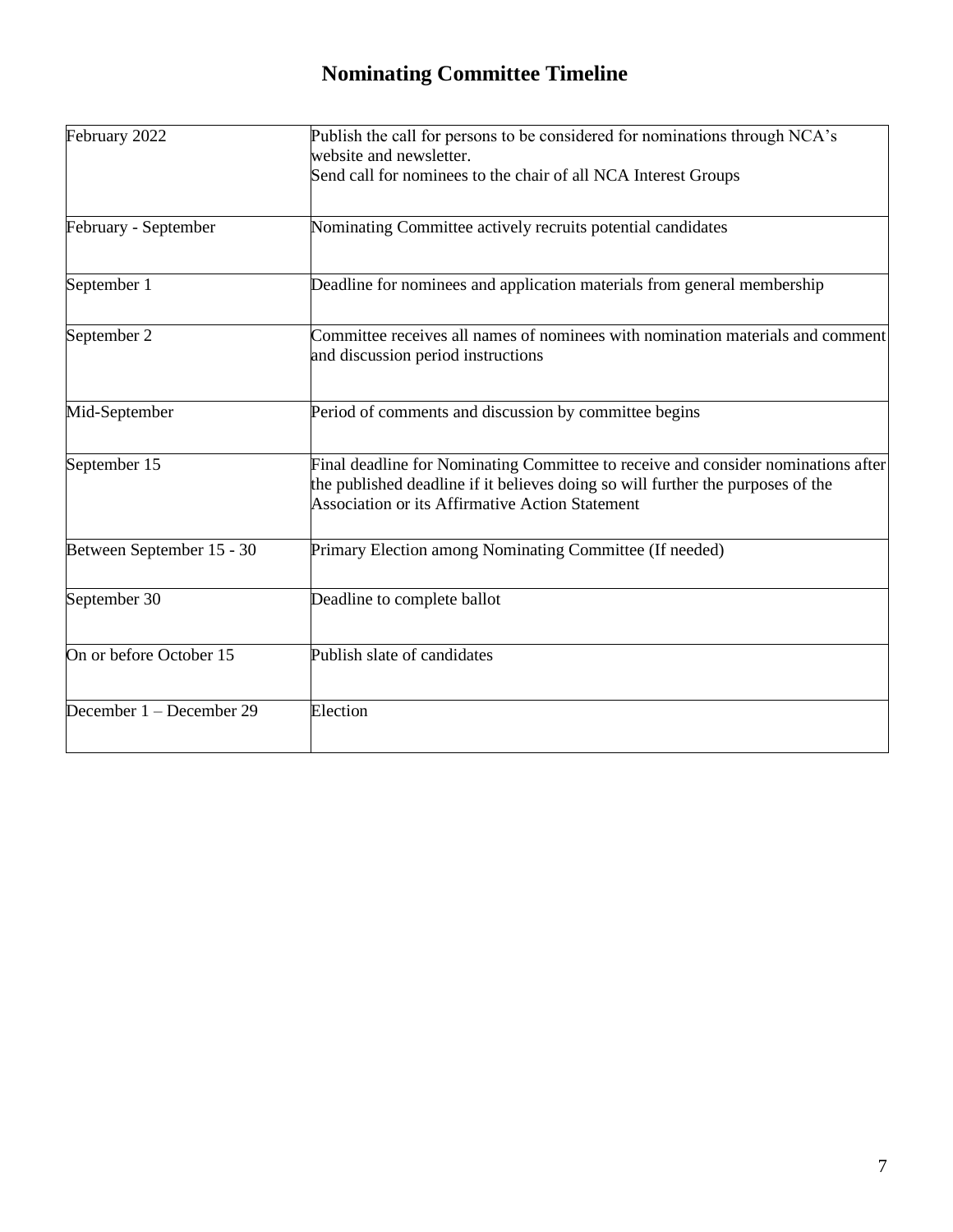## **Call for Nominations**

<span id="page-7-0"></span>NCA Second Vice President, At-Large Members of the Legislative Assembly, and the Leadership Development **Committee** 

Deadline is September 1.

The 2022 NCA Nomination Committee solicits from any member of the Association names of possible nominees for NCA Second Vice President and At-Large Members of the Legislative Assembly and the Leadership Development Committee.

The Nominating Committee will review and narrow the slate of nominees who will eventually appear on the general election ballot. The Nominating Committee will not be limited in its deliberations to the list of nominees. All nominees must be a member of the Association at the time of nomination and must agree to maintain membership during the term of office. The slate of nominees who will appear on the general ballot will be announced in October. The general election will be conducted in December.

Nominations are due **Thursday, September 1**. Send nomination information electronically to [inbox@natcom.org.](mailto:inbox@natcom.org)

Questions can be submitted to the 2022 Nominating Committee Chair, Ronald L. Jackson II, [ron.jackson@uc.edu](mailto:ron.jackson@uc.edu) or NCA Director of Membership and Governance, Justin Danowski at [jdanowski@natcom.org.](mailto:jdanowski@natcom.org)

### **Second-Vice President**

The elected nominee will assume office as Second Vice President on January 1, 2023, plan the 2024 NCA convention in New Orleans, Louisiana, serve as NCA president in 2025, and Immediate Past President in 2026.

Officers, chairs, trustees (the LA and its EC who are listed on the IRS Form 990), key employees, substantial contributors or employees thereof, and grant selection committee members are not eligible to receive grants from NCA.

Qualifications of potential nominees include:

- a senior member of the Association at the time of nomination
- a record of ongoing involvement with NCA
- a record of successful leadership experience
- an understanding of the communication discipline and the Association
- an understanding of and commitment to work toward meeting NCA's Strategic Plan Commitment to inclusion diversity, equity, and access

Nomination materials must include:

- A cover letter explaining one's interest and reasons for seeking nomination
- Current curriculum vitae
- Up to a 1000-word statement of goals for or vision for the Association.
- Three letters of recommendation
- Letter of institutional support for the specific duties of the position Self-nominations are strongly encouraged.
- A professional photo or headshot.

Two nominations will be added to the election ballot by the Nominating Committee. Self-nominations are strongly encouraged.

### **At-Large Members of the Legislative Assembly**

At-Large Members of the Legislative Assembly are elected to a three-year term to begin January 1, 2023.

Up to six members will be nominated and three will be elected by the membership.

The Legislative Assembly serves a key liaison function between the leadership and the broader membership. The strength of NCA relies in significant part on informed responses to the questions that come before the LA. The business at the LA